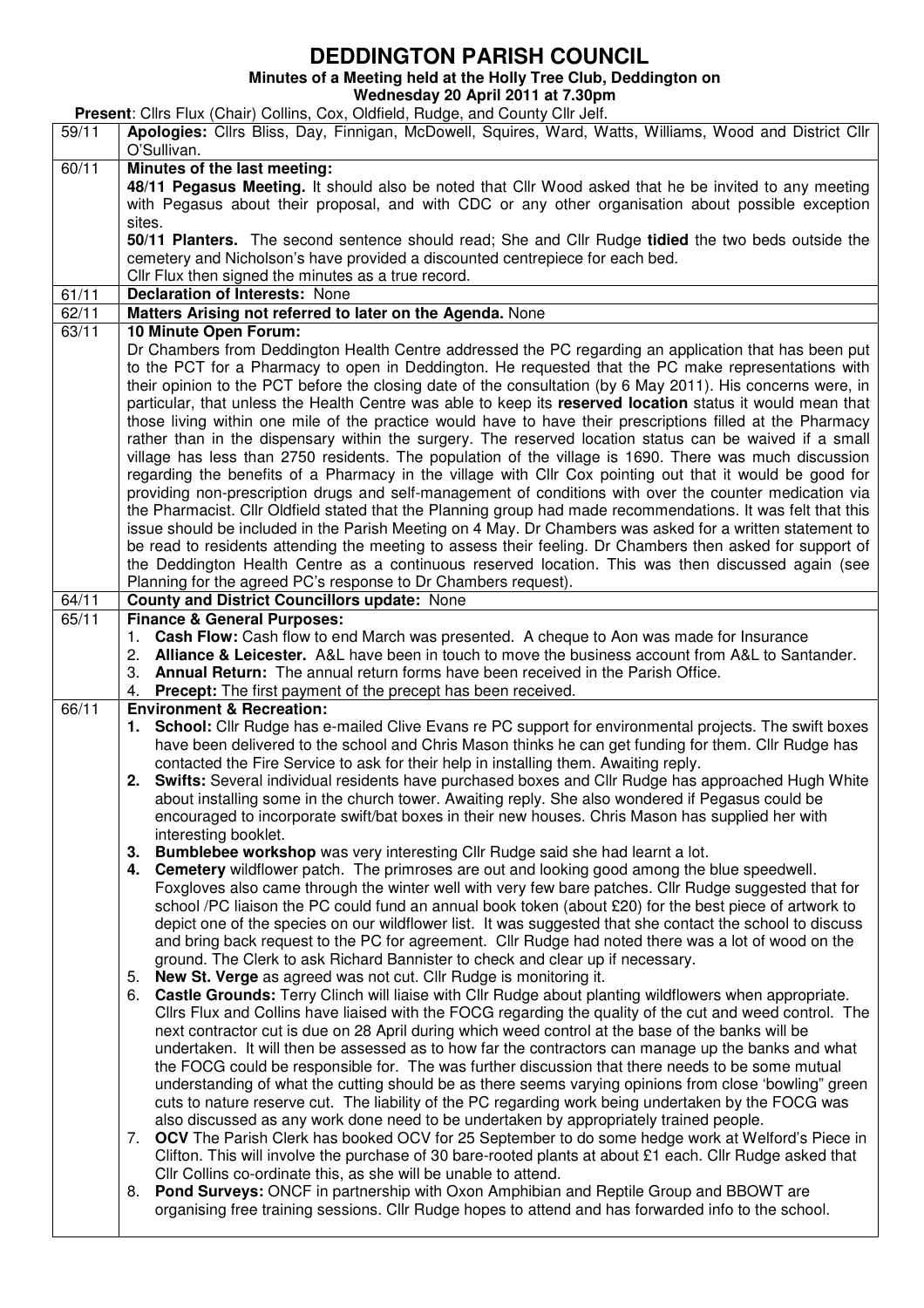| 67/11 | <b>Highways</b>                                                                                                                                                                                                    |
|-------|--------------------------------------------------------------------------------------------------------------------------------------------------------------------------------------------------------------------|
|       | 1. Outstanding Highways issues. Cllr Rodney Rose has now responded. District Cllr Jelf informed the                                                                                                                |
|       | PC that Cllr Rose being ill had caused the delay.                                                                                                                                                                  |
|       | 2. Speeding: Mark Nicholson to join the speed watch team. The result of the first SID session on Clifton                                                                                                           |
|       | Road have shown that 25% of cars measured in the 40mph speed west bound speed exceeded 46mph.                                                                                                                      |
|       | So it is considered a significant speeding area. The Police were also measuring speeding in Hempton.                                                                                                               |
|       | Cllr Collins to liaise to see how successful they were.                                                                                                                                                            |
|       | 3. VAS: OCC maintain all VAS's are set to ACPO guidelines and will not be changed.                                                                                                                                 |
|       |                                                                                                                                                                                                                    |
|       | 4. Post Box Siting: A site meeting with Paul Wilson and Cllrs Cox and Oldfield will discuss this and many                                                                                                          |
|       | other issues as detailed where appropriate below. Cllr Cox continues to canvass opinion on possible                                                                                                                |
|       | sites for re-location of the post box.                                                                                                                                                                             |
|       | 5. Philcote Road sign: OCC have redirected to CDC.                                                                                                                                                                 |
|       | 6. Clifton/Deddington footpath: Has now been widened and re chipped.                                                                                                                                               |
|       | Slippery pavement by crossing due to leaf fall: This has been assessed as no issue but will diarise<br>7.                                                                                                          |
|       | for review in Autumn.                                                                                                                                                                                              |
|       | 8. Storm Drain Clifton: Rectification work has now finished and assumed to be complete.                                                                                                                            |
|       | 9. Drain by Post box blocked: To be shown to Paul Wilson during site visit.                                                                                                                                        |
|       |                                                                                                                                                                                                                    |
|       | 10. Market Place verges. DPC to seek OCC permission for Church Street verge and the posts for the                                                                                                                  |
|       | southern green in the Market Place. The posts £50 each. Cllr Collins to inform Clerk of proposed                                                                                                                   |
|       | locations of the posts.                                                                                                                                                                                            |
|       | 11. Hudson Street Traffic: Christopher Farman to be lent the speed gun after use in Clifton.                                                                                                                       |
|       | 12. Chapel Sq/Market Place traffic flow: It has been decided for safety reasons that the priority is to                                                                                                            |
|       | remain unchanged.                                                                                                                                                                                                  |
|       | 13. RTA at Tays Gateway: OCC state that no action would be appropriate.                                                                                                                                            |
|       | 14. Traffic lights from Hempton Road. The new crossing has still to be installed, to be chased at the site                                                                                                         |
|       |                                                                                                                                                                                                                    |
|       | meeting. Cllr Cox pointed out that the tree branches are overhanging and blocking the traffic sensor.                                                                                                              |
|       | The Clerk to request that they are cut back.                                                                                                                                                                       |
|       | 15. Garden sacrifice. Offered outside Manor Farm to aid pedestrian safety. A meeting with the resident will                                                                                                        |
|       | be sought after the current work has been completed. The needs to be assessed by Cllrs Cox and                                                                                                                     |
|       | Oldfield with Paul Wilson.                                                                                                                                                                                         |
|       | 16. New Street verge. Cllr Rudge to canvass opinion.                                                                                                                                                               |
|       | 17. Pot Holes: Many reported and more to be added.                                                                                                                                                                 |
|       | 18. Hopcraft Lane: The brick paving to replaced by the contractor as the end of the contract. To be                                                                                                                |
|       | monitored.                                                                                                                                                                                                         |
|       |                                                                                                                                                                                                                    |
|       | 19. Fatal Accident on Clifton Deddington Road: occurred on 15 April. The PC waits to hear the outcome.                                                                                                             |
|       | 20. OALC: Cllr Flux will be standing down from the OALC Committee and asked anyone interested to get in                                                                                                            |
|       | touch with clerk. Many of the members had been critical of Highways but Cllr Flux said that the PC had                                                                                                             |
|       | found them very helpful but perhaps that was due to the DPC formidable group!                                                                                                                                      |
|       | 21. Ash Cottage: Jane Welford has contact the PC to say that planning permission has been granted and                                                                                                              |
|       | demolition work has started. She raised her concerns regarding site safety as it is not securely                                                                                                                   |
|       | maintained and could be very dangerous for children especially as it is Easter Holidays.                                                                                                                           |
| 68/11 | <b>Planning Working Group (PWG):</b>                                                                                                                                                                               |
|       | Storage of Planning Papers The office is drowning in the storage of old planning papers and the clerk                                                                                                              |
|       | asked the planning working group to consider what was appropriate to keep. The NALC guidelines have                                                                                                                |
|       | been looked at for documents and records. The PWG recommends we follow the guidance on Planning                                                                                                                    |
|       |                                                                                                                                                                                                                    |
|       | Notes and would propose that the PC follow this guidance. The PC agreed that the PWG will work with the                                                                                                            |
|       | clerk to sort through and dispose of unrequired papers and create a procedural guide for the clerk to follow                                                                                                       |
|       | moving forward.                                                                                                                                                                                                    |
|       |                                                                                                                                                                                                                    |
|       | <b>Applications</b>                                                                                                                                                                                                |
|       | 11/00350/F & 11/00349/LB Castle Barns Castle Street Deddington Amendment to previously approved                                                                                                                    |
|       | applications 08/02188/F & 08/02189/LB. Building to remain part of existing dwelling and associated works.                                                                                                          |
|       | This is a change from previous application that formed two separate dwellings and the PWG. No objection                                                                                                            |
|       | 11/00315/F Castle Farm Cottages Earls Lane Deddington Demolition of 2 existing semi-detached                                                                                                                       |
|       | cottages and erection of 2 detached cottages and garages. This is a re submission of 10/01256/F which the                                                                                                          |
|       |                                                                                                                                                                                                                    |
|       | PC did not object to but permission was refused by CDC. The new plans go some way to answering CDC                                                                                                                 |
|       | concerns with the exception that CDC were reluctant to allow the demolition of the existing buildings. No                                                                                                          |
|       | objection but request the following conditions are made                                                                                                                                                            |
|       | Garages must not be converted into living space                                                                                                                                                                    |
|       | Suitable Materials to be used in the construction                                                                                                                                                                  |
|       | 11/00077/TCA Ithaca Hopcraft Lane Deddington Notice of Intent to undertake works to trees in a                                                                                                                     |
|       | conservation area T1 reduce crown of a silver birch by 30% T2 Fell a Bird Cherry PWG. No objection to                                                                                                              |
|       | the reduction of the silver birch T1 but are concerned at the felling of the Bird Cherry without any                                                                                                               |
|       |                                                                                                                                                                                                                    |
|       | explanation as to the reasons for felling. Objection to the felling of T2                                                                                                                                          |
|       |                                                                                                                                                                                                                    |
|       | 11/00593/F Woolgrove House Duns Tew Road Hempton Variation of condition 2 of 10/00483/F                                                                                                                            |
|       | Condition 2 of the previous application effectively meant any alteration to the agreed plans would need a<br>new application. This new application has minor aesthetic changes to the original plans. No objection |

 $\mathsf{l}$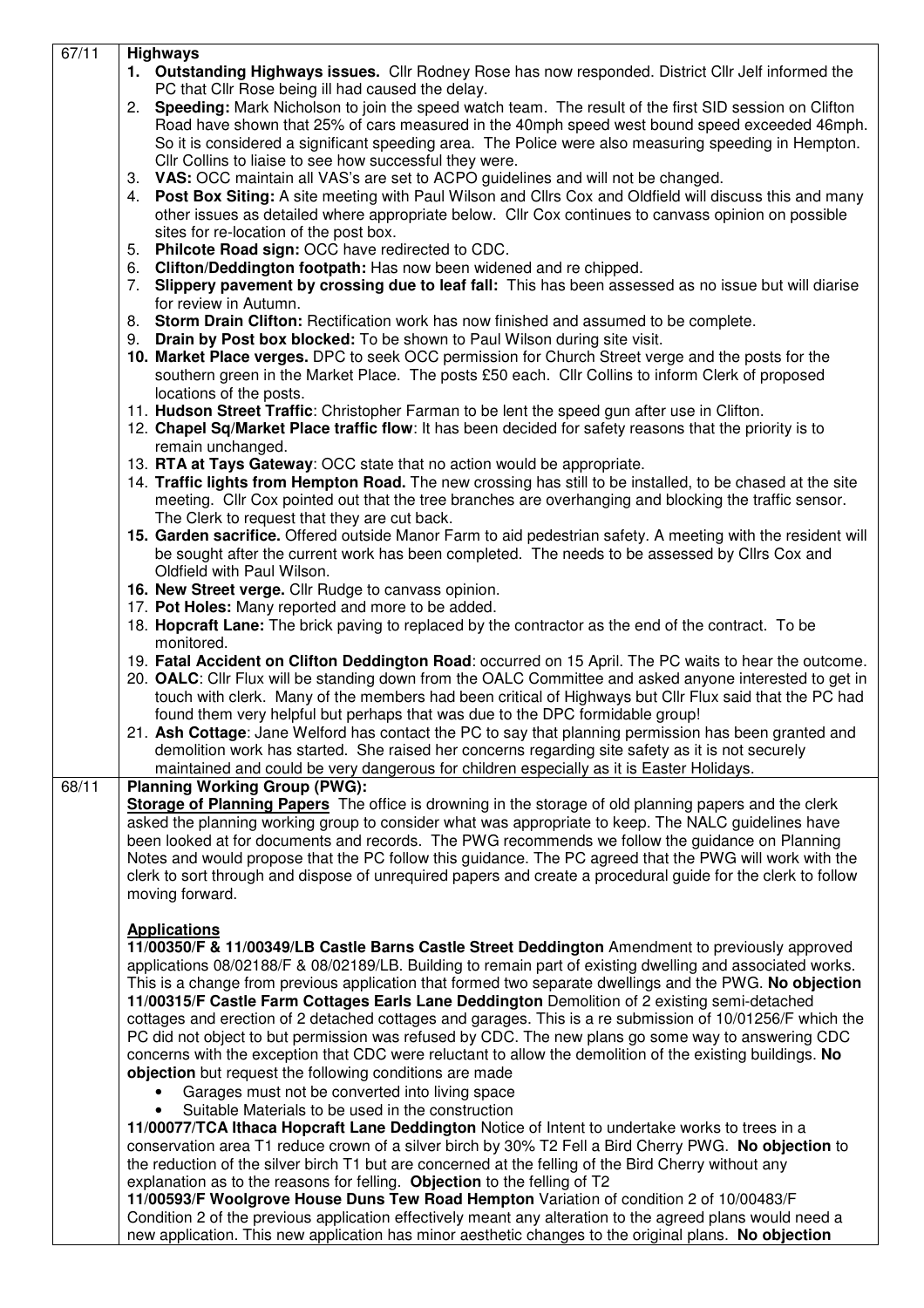|       | <b>Appeals</b> None                                                                                                                                                                    |
|-------|----------------------------------------------------------------------------------------------------------------------------------------------------------------------------------------|
|       | <b>Approvals</b>                                                                                                                                                                       |
|       | 11/00030/F Ash Cottage, Chapel Close, Clifton. At the meeting it was noted that there was an error on the                                                                              |
|       | planning submission. The approved planning permission was for the demolition of 2 existing semi-detached                                                                               |
|       | cottages and erection of 2 detached cottages and garages, but there has only ever been one cottage on this                                                                             |
|       | site.                                                                                                                                                                                  |
|       |                                                                                                                                                                                        |
|       | <b>Refusals</b> None                                                                                                                                                                   |
|       | <b>Withdrawals None</b>                                                                                                                                                                |
|       | Correspondence                                                                                                                                                                         |
|       | Thames Valley primary Care Trust Application to provide Pharmaceutical services from premises in the                                                                                   |
|       | village of Deddington NB in Feb 2009 the PCT determined that Deddington was a rural location and has                                                                                   |
|       | reserved status                                                                                                                                                                        |
|       | Sue Johnson the surgery practise manager visited a working group meeting to express her concerns with                                                                                  |
|       | the application, it is possible that if this application is accepted the surgery will not be able to dispense to                                                                       |
|       | any patient living within a 1.6km radius of the surgery                                                                                                                                |
|       | After a vote with four agreeing and one abstention it was agreed that the PC write to the PCT expressing no                                                                            |
|       |                                                                                                                                                                                        |
|       | objection to this application providing the reserved location status is maintained, and the                                                                                            |
|       | dispensing services and the surgery remain unaffected by this application as the loss of this might be to                                                                              |
|       | the detriment of parishioners.                                                                                                                                                         |
|       |                                                                                                                                                                                        |
|       | <b>ORCC</b> The PC has received a letter from ORCC with the offer of a presentation regarding rural exemptions                                                                         |
|       | sites and asked the clerk to try and arrange this for the Annual Parish Meeting in May 2011.                                                                                           |
|       |                                                                                                                                                                                        |
|       | Pegasus and S106 Meeting: At the last meeting it was discussed the possible development of land owned                                                                                  |
|       | by the prudential and how best to deal with any future application. Brian Wood kindly offered to attend a                                                                              |
|       |                                                                                                                                                                                        |
|       | meeting of the working group to give us the benefit of his property development experience and insight into                                                                            |
|       | Pegasus. Following this meeting the PWG decided the following actions would be appropriate                                                                                             |
|       | 1. Cllr Williams agreed to investigate external professional bodies who provide advice and support on                                                                                  |
|       | S106 negotiation and will aim to report back on our next report                                                                                                                        |
|       | 2. Cllr Day agreed to investigate the Local Development Framework to confirm if this site was included                                                                                 |
|       | The PWG agreed that it would be useful for the PC to use Cllr Wood's knowledge and expertise in<br>3.                                                                                  |
|       | any future meetings with Pegasus.                                                                                                                                                      |
|       | Cllr Flux told the PC of his disappointment that Pegasus had no Directors available to attend the Parish                                                                               |
|       | Meeting to update residents and answer any queries they may have.                                                                                                                      |
| 69/11 | Library Update: Cllr Collins requested £300 for the Book A Future group to professionally print its                                                                                    |
|       | newsletter. This was seconded by Cllr Oldfield and unanimously agreed. He also made the PC aware that it                                                                               |
|       | was likely that the group would be back requesting for the printing costs of at least two more newsletters.                                                                            |
| 70/11 | Parish Emergency Planning Form. The Clerk asked that her title be added under her name on the form                                                                                     |
|       |                                                                                                                                                                                        |
|       | that will be used for gathering information, and included in the June edition of the Deddington News, in case                                                                          |
|       | residents were unaware of her role. Cllr Cox informed the PC that the group would be contacting local                                                                                  |
|       | businesses directly. It was asked that the £35 distribution costs could be met by the PC, which was                                                                                    |
|       |                                                                                                                                                                                        |
|       | unanimously agreed to.                                                                                                                                                                 |
| 71/11 | Report upon the Play Areas: The Clerk report that there was nothing outstanding. Cllr Flux informed the                                                                                |
|       | PC that the All Weather Court was being checked over. It has been attacked again using wire cutters. The                                                                               |
|       | use of reinforced wire is to be investigated. Cllr Flux was shocked to see adults climbing over the wire when                                                                          |
|       |                                                                                                                                                                                        |
|       | locked. The informed him that it was ok as the children did it. Hardly the example they should be setting.                                                                             |
| 72/11 | Invoices for Payment: Schedules of invoices totalling £7,654.82 for April were approved for payment.                                                                                   |
| 73/11 | Investment of Council Funds At the close of business on 20 April 2011 the balances were as follows:                                                                                    |
|       | <b>ACCOUNT</b><br><b>BALANCE</b><br><b>INTEREST</b><br><b>NOTICE</b>                                                                                                                   |
|       | <b>Barclays Imprest Acct</b><br>1,392.41<br>0.1%<br>Imprest                                                                                                                            |
|       | <b>Barclays Current Acct</b><br>0.1%<br>36,408.83<br>Current                                                                                                                           |
|       | $1.0\%$<br>W. Bromwich Building Soc.<br>Overnight<br>135,302.84                                                                                                                        |
|       | 2.5%<br>1 year fixed (July 11)<br>Alliance & Leicester<br>200,000.00                                                                                                                   |
|       | 200,000.00<br>Anglo Irish Bank<br>2.84%<br>1 year fixed (Jan 12)                                                                                                                       |
|       | <b>TOTAL</b><br>573,104.08                                                                                                                                                             |
| 74/11 | Correspondence.                                                                                                                                                                        |
|       | War Memorial. It has been confirmed by CDC that there is currently no planning protection on the War                                                                                   |
|       |                                                                                                                                                                                        |
|       | Memorial. It is thought that anyone can request that it is listed.                                                                                                                     |
|       | Bench Bequeath. The PC has been notified that Betty Hill has bequeathed money to the DPC for a bench                                                                                   |
|       | at the Castle Grounds. The PC passes on their grateful thanks to her and her relatives and estate.                                                                                     |
| 75/11 | Another other business:                                                                                                                                                                |
|       | Parish Meeting; The agenda for the Annual Parish Meeting was agreed to include: PC activities, affordable                                                                              |
|       | housing, residential developments, pharmacy application and other issues of concern to residents.                                                                                      |
|       | Village Steward. The Clerk informed the PC that Max has been signed off for a further 4 weeks.                                                                                         |
|       | Solar Panels at the WMC. Cllr Flux said that there had been a small delay in installing the panels due to                                                                              |
|       | some parts coming from Japan. They should be installed and working shortly.<br>New Street Bench. Cllr Rudge has very kindly offered to purchase a bench for the parish for New Street. |